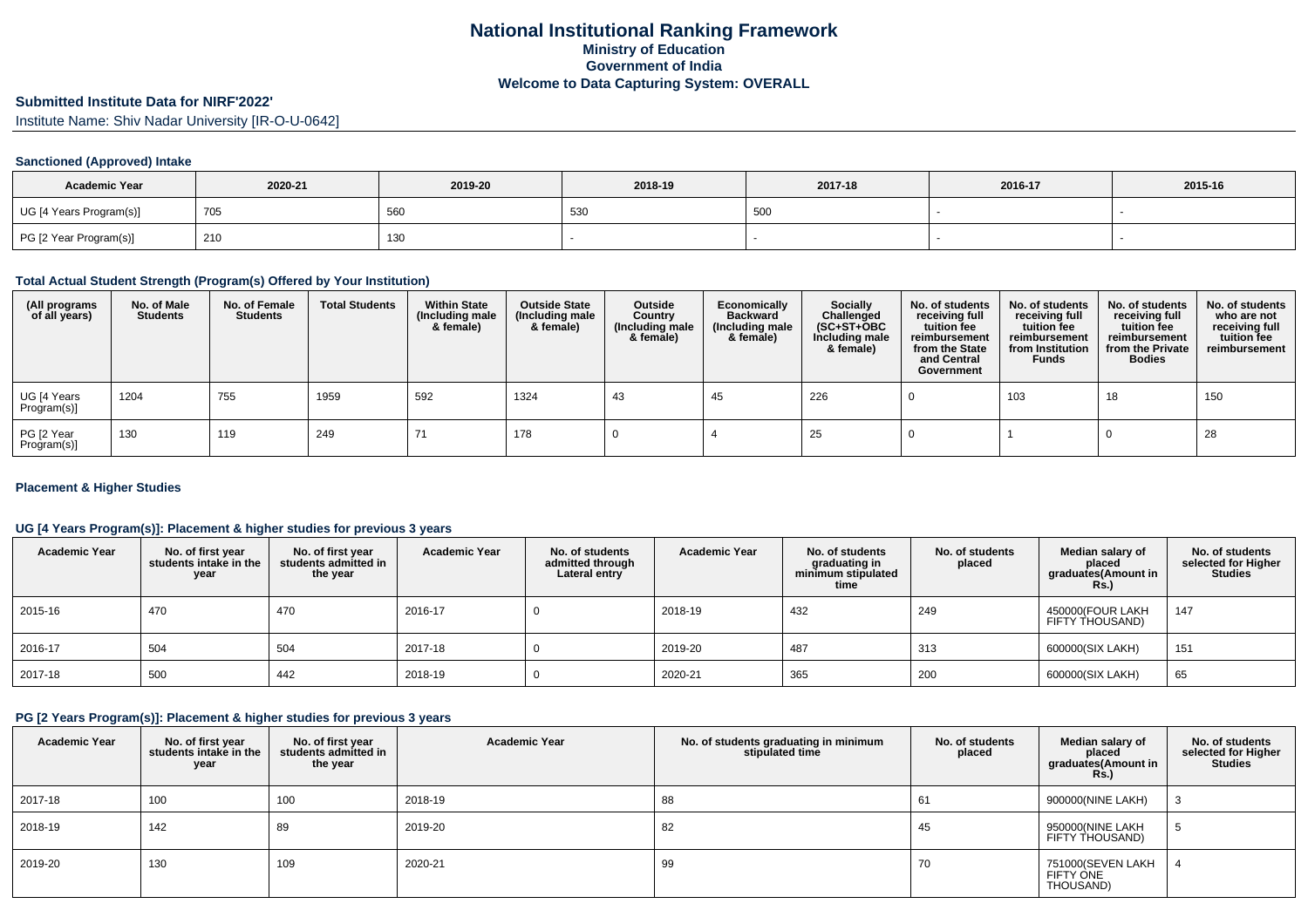#### **Ph.D Student Details**

| Ph.D (Student pursuing doctoral program till 2020-21 Students admitted in the academic year 2020-21 should not be entered here.) |                                                            |                                                                                                                                  |         |  |  |  |
|----------------------------------------------------------------------------------------------------------------------------------|------------------------------------------------------------|----------------------------------------------------------------------------------------------------------------------------------|---------|--|--|--|
|                                                                                                                                  |                                                            | <b>Total Students</b>                                                                                                            |         |  |  |  |
| Full Time                                                                                                                        |                                                            | 283                                                                                                                              |         |  |  |  |
| Part Time                                                                                                                        |                                                            | 3                                                                                                                                |         |  |  |  |
|                                                                                                                                  | No. of Ph.D students graduated (including Integrated Ph.D) |                                                                                                                                  |         |  |  |  |
|                                                                                                                                  | 2020-21                                                    | 2019-20                                                                                                                          | 2018-19 |  |  |  |
| Full Time                                                                                                                        | 29                                                         | 20                                                                                                                               | 18      |  |  |  |
| Part Time                                                                                                                        | 0                                                          | 0                                                                                                                                |         |  |  |  |
|                                                                                                                                  |                                                            | PG (Student pursuing MD/MS/DNB program till 2020-21 Students admitted in the academic year 2021 - 22 should not be entered here) |         |  |  |  |
|                                                                                                                                  | Number of students pursuing PG (MD/MS/DNB) program         |                                                                                                                                  | 0       |  |  |  |
| No. of students Graduating in PG (MD/MS/DNB) program                                                                             |                                                            |                                                                                                                                  |         |  |  |  |
| 2020-21                                                                                                                          | 2019-20<br>2018-19                                         |                                                                                                                                  |         |  |  |  |
| 0                                                                                                                                | 0                                                          |                                                                                                                                  |         |  |  |  |

### **Online Education**

| . Does all programs/courses were completed on time.                                             |                                                                                       | Yes                                                                                                                                                                                                                                                                                                                                                                                                                                                                                                                                                                                                                                                                                                                                                                                                                                                                                                                                |                                                |  |
|-------------------------------------------------------------------------------------------------|---------------------------------------------------------------------------------------|------------------------------------------------------------------------------------------------------------------------------------------------------------------------------------------------------------------------------------------------------------------------------------------------------------------------------------------------------------------------------------------------------------------------------------------------------------------------------------------------------------------------------------------------------------------------------------------------------------------------------------------------------------------------------------------------------------------------------------------------------------------------------------------------------------------------------------------------------------------------------------------------------------------------------------|------------------------------------------------|--|
| 2. Measures taken to complete the syllabus of courses and programs.                             |                                                                                       | Our faculty, staff, and students have been trained in use of online resources and tools for effective teaching and learning process.<br>Classes, meetings, town halls, and other events were conducted using the University provided collaborative platform suite -<br>Office365, which also includes Online meeting tool MS Teams. The productivity and collaborative features of Office365 suite<br>enable our members to function seamlessly in their daily teaching and learning activities. This was further aided with the<br>acquisition of online tool for assessment and proctoring for effectively conducting the examinations online. Our end-term<br>assessments were completed using online platforms like Blackboard, Microsoft Teams, and proctored test tool - My Perfectice. All<br>faculty, staff and students were also given remote access to library resources, journals, and subscription based periodicals. |                                                |  |
| 3. The period of delay in completion of syllabus (in months).                                   |                                                                                       |                                                                                                                                                                                                                                                                                                                                                                                                                                                                                                                                                                                                                                                                                                                                                                                                                                                                                                                                    |                                                |  |
| 4. The period of delay in conducting exams (in months).                                         |                                                                                       |                                                                                                                                                                                                                                                                                                                                                                                                                                                                                                                                                                                                                                                                                                                                                                                                                                                                                                                                    |                                                |  |
| <b>Portal Name</b>                                                                              | No, of students offered online courses which have credit<br>transferred to transcript | Total no, of online courses which have credit transferred<br>to the transcript                                                                                                                                                                                                                                                                                                                                                                                                                                                                                                                                                                                                                                                                                                                                                                                                                                                     | Total no. of credits transferred to transcript |  |
| Swayam                                                                                          |                                                                                       |                                                                                                                                                                                                                                                                                                                                                                                                                                                                                                                                                                                                                                                                                                                                                                                                                                                                                                                                    |                                                |  |
| Shiv Nadar University Online                                                                    | 2513                                                                                  | 95485<br>806                                                                                                                                                                                                                                                                                                                                                                                                                                                                                                                                                                                                                                                                                                                                                                                                                                                                                                                       |                                                |  |
| 5. No. of courses developed and available online on Swayam platform by your institution faculty |                                                                                       |                                                                                                                                                                                                                                                                                                                                                                                                                                                                                                                                                                                                                                                                                                                                                                                                                                                                                                                                    |                                                |  |

## **Financial Resources: Utilised Amount for the Capital expenditure for previous 3 years**

| <b>Academic Year</b>                                                                                 | 2020-21                                                                      | 2019-20                                                                 | 2018-19                                                              |  |  |  |  |
|------------------------------------------------------------------------------------------------------|------------------------------------------------------------------------------|-------------------------------------------------------------------------|----------------------------------------------------------------------|--|--|--|--|
|                                                                                                      | <b>Utilised Amount</b>                                                       | <b>Utilised Amount</b>                                                  | <b>Utilised Amount</b>                                               |  |  |  |  |
| Annual Capital Expenditure on Academic Activities and Resources (excluding expenditure on buildings) |                                                                              |                                                                         |                                                                      |  |  |  |  |
| Library                                                                                              | 4397638 (FORTY THREE LAKH NINETY SEVEN THOUSAND<br>SIX HUNDRED THIRTY EIGHT) | 4816481 (FORTY EIGHT LAKHS SIXTEEN THOUSAND<br>FOUR HUNDRED EIGHTY ONE) | 1960252 (NINETEEN LAKHS SIXTY THOUSAND TWO<br>HUNDRED AND FIFTY TWO) |  |  |  |  |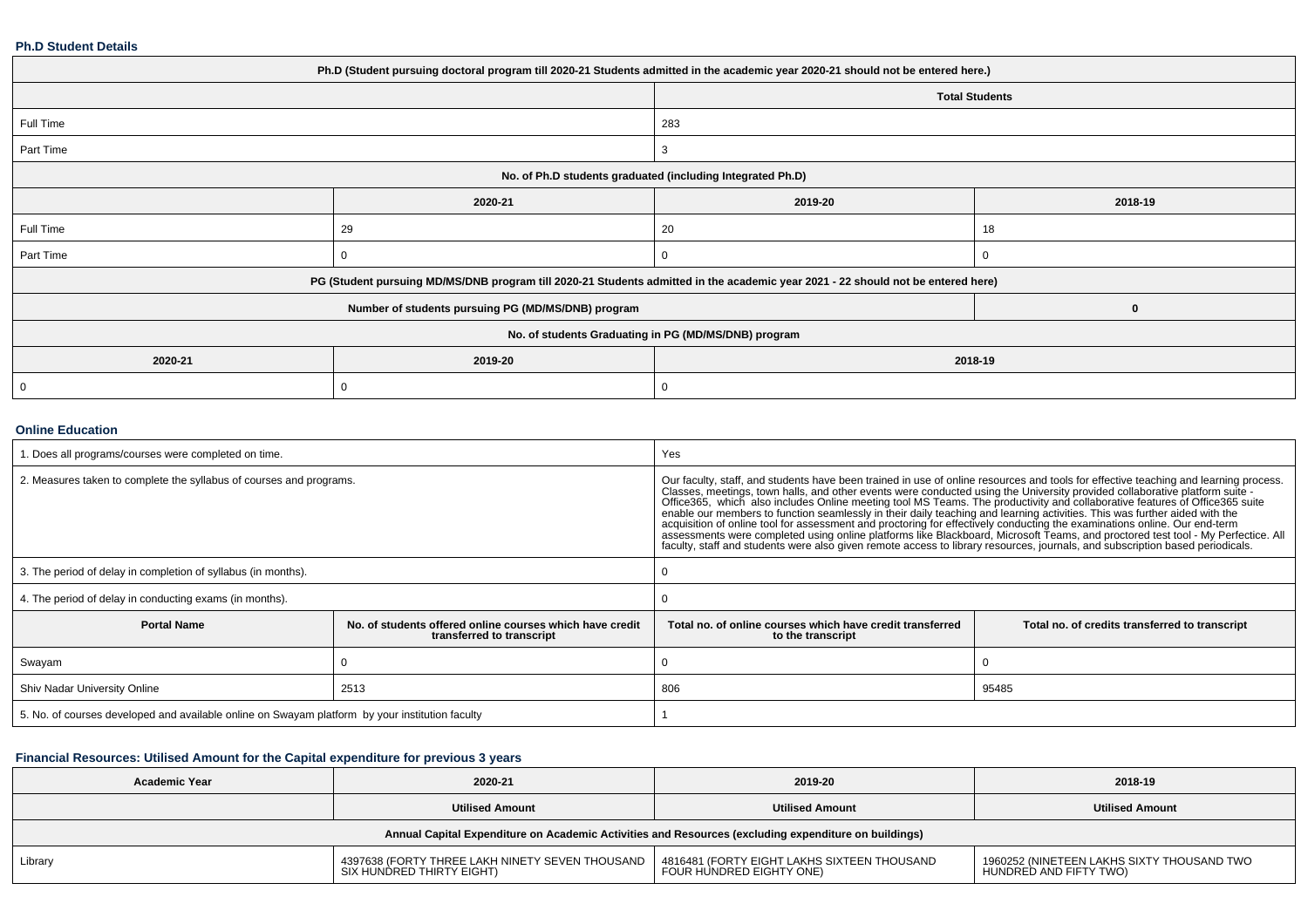| New Equipment for Laboratories                             | 109495699 (TEN CRORE NINETY FOUR LAKH NINETY FIVE | 47601615 (FOUR CRORE SEVENTY SIX LAKHS ONE      | 33608008 (THREEE CRORE THIRTY SIX LAKHS EIGHT |
|------------------------------------------------------------|---------------------------------------------------|-------------------------------------------------|-----------------------------------------------|
|                                                            | THOUSAND SIX HUNDRED NINETY NINE)                 | THOUSAND SIX HUNDRED AND FIFTEEN)               | THOUSAND AND EIGHT)                           |
| Engineering Workshops                                      | 15416499 (ONE CRORE FIFTY FOUR LAKH SIXTEEN       | 5048847 (FIFTY LAKHS FORTY EIGHT THOUSAND EIGHT | 10031398 (ONE CRORE THIRTY ONE THOUSAND THREE |
|                                                            | THOUSAND FOUR HUNDRED NINETY NINE)                | HUNDRED AND FORTY SEVEN)                        | HUNDRED AND NINETY EIGHT)                     |
| Other expenditure on creation of Capital Assets (excluding | 66096060 (SIX CRORE SIXTY LAKH NINETY SIX         | 53031615 (FIVE CRORE THIRTY LAKHS THIRTY ONE    | 29810578 (TWO CRORE NINETY EIGHT LAKHS TEN    |
| expenditure on Land and Building)                          | THOUSAND SIXTY)                                   | THOUSAND SIX HUNDRED AND FIFTEEN)               | THOUSAND FIVE HUNDRED AND SEVENTY EIGHT)      |

# **Financial Resources: Utilised Amount for the Operational expenditure for previous 3 years**

| <b>Academic Year</b>                                                                                                                                                                            | 2020-21                                                                                           | 2019-20                                                                                                 | 2018-19                                                                                               |  |  |  |  |
|-------------------------------------------------------------------------------------------------------------------------------------------------------------------------------------------------|---------------------------------------------------------------------------------------------------|---------------------------------------------------------------------------------------------------------|-------------------------------------------------------------------------------------------------------|--|--|--|--|
|                                                                                                                                                                                                 | <b>Utilised Amount</b>                                                                            | <b>Utilised Amount</b>                                                                                  | <b>Utilised Amount</b>                                                                                |  |  |  |  |
| <b>Annual Operational Expenditure</b>                                                                                                                                                           |                                                                                                   |                                                                                                         |                                                                                                       |  |  |  |  |
| Salaries (Teaching and Non Teaching staff)                                                                                                                                                      | 918478941 (NINETY ONE CRORE EIGHTY FOUR LAKH<br>SEVENTY EIGHT THOUSAND NINE HUNDRED FORTY<br>ONE) | 806393077 (EIGHTY CRORE SIXTY THREE LAKHS NINETY<br>THREE THOUSAND AND SEVENTY SEVEN)                   | 621877597 (SIXTY TWO CRORE EIGHTEEN LAKHS<br>SEVENTY SEVEN THOUSAND FIVE HUNDRED AND<br>NINETY SEVEN) |  |  |  |  |
| Maintenance of Academic Infrastructure or consumables and<br>other running expenditures (excluding maintenance of hostels<br>and allied services, rent of the building, depreciation cost, etc) | 537031201 (FIFTY THREE CRORE SEVENTY LAKH THIRTY<br>ONE THOUSAND TWO HUNDRED ONE)                 | 657379461 (SIXTY FIVE CRORE SEVENTY THREE LAKHS<br>SEVENTY NINE THOUSAND FOUR HUNDRED AND SIXTY<br>ONE) | 527382096 (FIFTY TWO CRORE SEVENTY THREE LAKHS<br>EIGHTY TWO THOUSAND AND NINETY SIX)                 |  |  |  |  |
| Seminars/Conferences/Workshops                                                                                                                                                                  | 32611169 (THREE CRORE TWENTY SIX LAKH ELEVEN<br>THOUSAND ONE HUNDRED SIXTY NINE)                  | 39265707 (THREE CRORE NINETY TWO LAKHS SIXTY<br>FIVE THOUSAND SEVEN HUNDRED AND SEVEN)                  | 11471931 (ONE CRORE FOURTEEN LAKHS SEVENTY ONE<br>THOUSAND NINE HUNDRED AND THIRTY ONE)               |  |  |  |  |

### **IPR**

| Calendar year            | 2020 | 2019 | 2018 |
|--------------------------|------|------|------|
| No. of Patents Published |      |      |      |
| No. of Patents Granted   |      |      |      |

# **Sponsored Research Details**

| <b>Financial Year</b>                    | 2020-21                     | 2019-20                       | 2018-19                                                             |
|------------------------------------------|-----------------------------|-------------------------------|---------------------------------------------------------------------|
| Total no. of Sponsored Projects          |                             | 56                            | -56                                                                 |
| Total no. of Funding Agencies            |                             |                               | 13                                                                  |
| Total Amount Received (Amount in Rupees) | 36900000                    | 48300000                      | 64418309                                                            |
| Amount Received in Words                 | Three Crore Sixty Nine Lakh | FOUR CRORE EIGHTY THREE LAKHS | SIX CRORES FORTY FOUR LAKHS EIGHTEEN THOUSAND<br>THREE HUNDRED NINE |

# **Consultancy Project Details**

| <b>Financial Year</b>                    | 2020-21                     | 2019-20                                                   | 2018-19                                |
|------------------------------------------|-----------------------------|-----------------------------------------------------------|----------------------------------------|
| Total no. of Consultancy Projects        |                             |                                                           |                                        |
| Total no. of Client Organizations        |                             |                                                           |                                        |
| Total Amount Received (Amount in Rupees) | 4210000                     | 16854000                                                  | 24102000                               |
| Amount Received in Words                 | FORTY TWO LAKH TEN THOUSAND | ONE CRORE SIXTY EIGHT LAKHS FIFTY FOUR<br><b>THOUSAND</b> | TWO CRORES FORTY ONE LAKH TWO THOUSAND |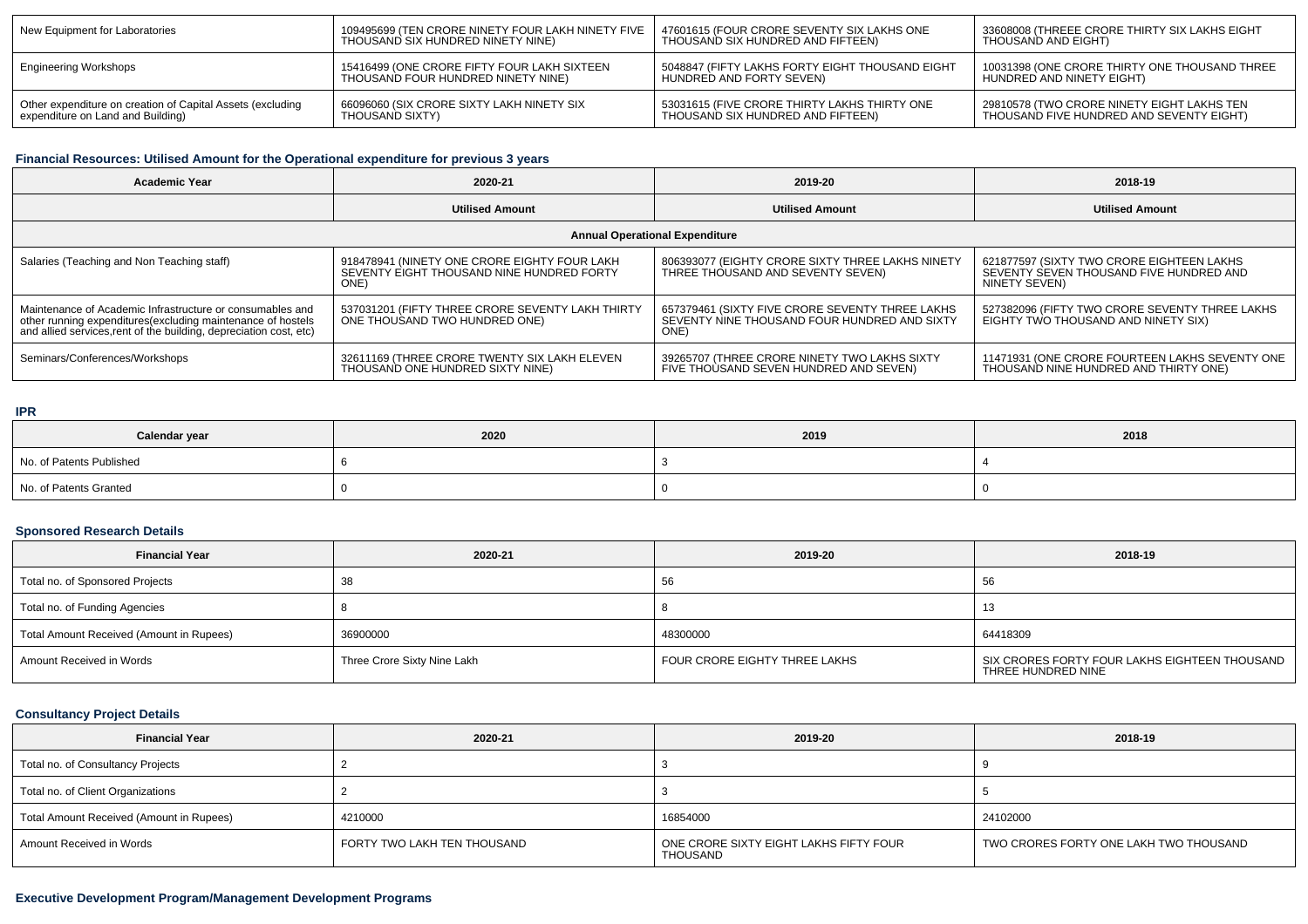| <b>Financial Year</b>                                                             | 2020-21                                | 2019-20                                                            | 2018-19                                                                        |
|-----------------------------------------------------------------------------------|----------------------------------------|--------------------------------------------------------------------|--------------------------------------------------------------------------------|
| Total no. of Executive Development Programs/ Management<br>Development Programs   |                                        |                                                                    |                                                                                |
| Total no. of Participants                                                         |                                        | -51                                                                |                                                                                |
| Total Annual Earnings (Amount in Rupees)(Excluding Lodging<br>& Boarding Charges) | 5779000                                | 22442067                                                           | 27682813                                                                       |
| Total Annual Earnings in Words                                                    | FIFTY SEVEN LAKH SEVENTY NINE THOUSAND | TWO CRORES TWENTY FOUR LAKHS FORTY TWO<br>THOUSAND AND SIXTY SEVEN | TWO CRORES SEVENTY SIX LAKHS EIGHTY TWO<br>THOUSAND EIGHT HUNDRED AND THIRTEEN |

### **PCS Facilities: Facilities of physically challenged students**

| 1. Do your institution buildings have Lifts/Ramps?                                                                                                         | Yes, more than 80% of the buildings |
|------------------------------------------------------------------------------------------------------------------------------------------------------------|-------------------------------------|
| 2. Do your institution have provision for walking aids, including wheelchairs and transportation from one building to another for<br>handicapped students? | Yes                                 |
| 3. Do your institution buildings have specially designed toilets for handicapped students?                                                                 | Yes, more than 80% of the buildings |

### **Accreditation**

### **NBA Accreditation**

| NO<br>1. Does vour institute have a valid NBA Accreditation?<br>__ |  |
|--------------------------------------------------------------------|--|
|--------------------------------------------------------------------|--|

### **NAAC Accreditation**

| 1. Does your institute have a valid NAAC Accreditation? | YES        |             |
|---------------------------------------------------------|------------|-------------|
| Valid from                                              | Valid upto | <b>CGPA</b> |
| 25-11-2019                                              | 24-11-2024 | 3.06        |

### **Faculty Details**

| Srno | Name                              | Age | Designation                | Gender | Qualification | <b>Experience (In</b><br>Months) | <b>Currently working</b><br>with institution? | <b>Joining Date</b> | <b>Leaving Date</b> | <b>Association type</b> |
|------|-----------------------------------|-----|----------------------------|--------|---------------|----------------------------------|-----------------------------------------------|---------------------|---------------------|-------------------------|
|      | Saroj Kaushik                     | 67  | Professor                  | Female | Ph.D          | 496                              | Yes                                           | 15-07-2019          | --                  | Adhoc / Contractual     |
|      | Deepak Sehgal                     | 61  | Professor                  | Male   | Ph.D          | 322                              | Yes                                           | 01-06-2012          | $\sim$              | Regular                 |
|      | Gatha Sharma                      | 46  | <b>Assistant Professor</b> | Female | Ph.D          | 196                              | Yes                                           | 15-07-2011          | --                  | Regular                 |
|      | Harpreet Singh                    | 40  | Associate Professor        | Male   | Ph.D          | 147                              | Yes                                           | 02-03-2015          | --                  | Regular                 |
|      | Koyeli Mapa                       | 44  | <b>Assistant Professor</b> | Female | Ph.D          | 286                              | Yes                                           | 06-07-2015          | $\sim$              | Regular                 |
| 6    | N T Sudarshan<br>Naidu            | 44  | Associate Professor        | Male   | Ph.D          | 157                              | Yes                                           | 21-10-2013          | $\sim$              | Regular                 |
|      | Partha Chatterjee                 | 49  | Professor                  | Male   | Ph.D          | 196                              | Yes                                           | 02-07-2013          | $\sim$              | Regular                 |
| 8    | Ranendra Narayan<br><b>Biswas</b> | 82  | Professor                  | Male   | Ph.D          | 736                              | Yes                                           | 01-06-2019          | $\sim$              | Adhoc / Contractual     |
| 9    | Sambudha Sen                      | 64  | Professor                  | Male   | Ph.D          | 358                              | Yes                                           | 20-01-2015          | $\sim$              | Regular                 |
| 10   | Santosh Singh                     | 54  | Associate Professor        | Male   | Ph.D          | 260                              | Yes                                           | 18-03-2013          | $\sim$              | Regular                 |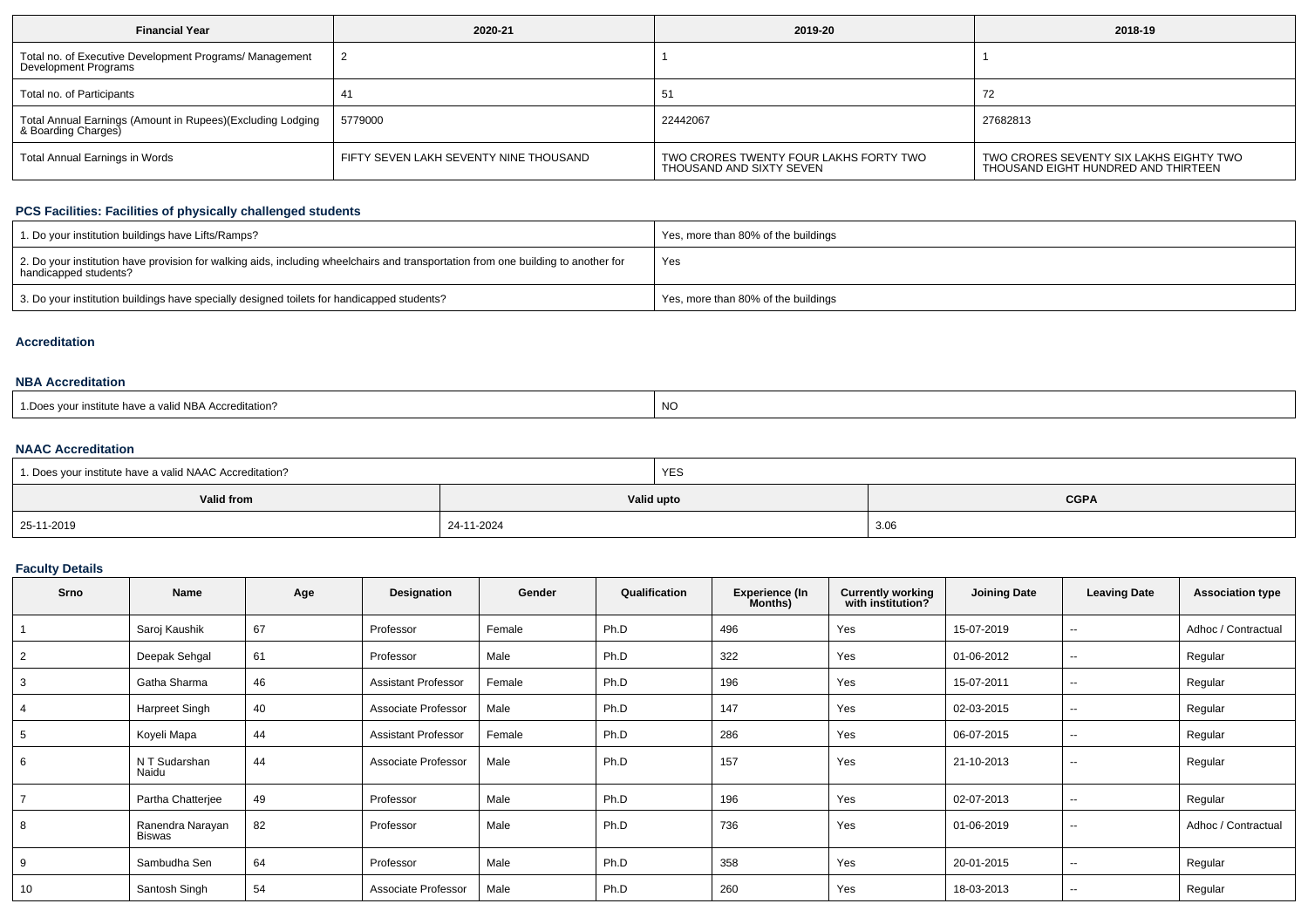| 11 | Shekhar Pratap<br>Singh        | 35 | Assistant Professor        | Male   | Ph.D            | 88  | Yes | 06-07-2015 | $\overline{\phantom{a}}$ | Regular             |
|----|--------------------------------|----|----------------------------|--------|-----------------|-----|-----|------------|--------------------------|---------------------|
| 12 | Subhra K<br>Bhattacharya       | 40 | <b>Assistant Professor</b> | Male   | Ph.D            | 113 | No  | 15-06-2012 | 05-07-2021               | Regular             |
| 13 | Trishita Ray Barman            | 39 | <b>Assistant Professor</b> | Female | Ph.D            | 118 | Yes | 04-07-2016 | ⊷.                       | Regular             |
| 14 | Vishwanatha<br>Saragur Ramanna | 50 | Professor                  | Male   | Ph.D            | 292 | Yes | 06-07-2015 | --                       | Regular             |
| 15 | Aadya Kaktikar                 | 44 | Associate Professor        | Female | MPA(Perf. Arts) | 200 | Yes | 01-04-2013 | $\overline{\phantom{a}}$ | Regular             |
| 16 | Atul Bhalla                    | 56 | Professor                  | Male   | <b>MFA</b>      | 308 | Yes | 01-04-2013 | -−                       | Regular             |
| 17 | Debdas Ray                     | 43 | Associate Professor        | Male   | Ph.D            | 152 | Yes | 01-07-2013 | $\overline{\phantom{a}}$ | Regular             |
| 18 | Divya Shrivastava              | 39 | <b>Assistant Professor</b> | Female | Ph.D            | 122 | Yes | 04-03-2013 | --                       | Regular             |
| 19 | Gyan Vikash                    | 40 | <b>Assistant Professor</b> | Male   | Ph.D            | 106 | Yes | 07-01-2013 | $\overline{\phantom{a}}$ | Regular             |
| 20 | Pradeep Mehra                  | 65 | Other                      | Male   | <b>PGDM</b>     | 497 | No  | 09-06-2014 | 03-09-2020               | Regular             |
| 21 | Rajeswari Sarala<br>Raina      | 58 | Professor                  | Female | Ph.D            | 347 | Yes | 05-12-2016 | --                       | Regular             |
| 22 | Sajal Kumar Ghosh              | 44 | <b>Assistant Professor</b> | Male   | Ph.D            | 162 | Yes | 02-12-2013 | -−                       | Regular             |
| 23 | Santanu Mitra                  | 48 | Associate Professor        | Male   | Ph.D            | 186 | Yes | 26-04-2013 | $\overline{\phantom{a}}$ | Regular             |
| 24 | Shalu Kalra                    | 42 | Associate Professor        | Female | Ph.D            | 129 | Yes | 30-09-2013 | $\overline{a}$           | Regular             |
| 25 | Sri Krishna Jayadev<br>Magani  | 43 | <b>Assistant Professor</b> | Male   | Ph.D            | 150 | Yes | 30-01-2012 | --                       | Regular             |
| 26 | Susanta Sinha Roy              | 52 | Associate Professor        | Male   | Ph.D            | 268 | Yes | 02-07-2012 | --                       | Regular             |
| 27 | Vikash Kumar                   | 38 | <b>Assistant Professor</b> | Male   | Ph.D            | 96  | Yes | 17-11-2014 | $\mathbf{u}$             | Regular             |
| 28 | Amit Ray                       | 77 | Professor                  | Male   | Ph.D            | 550 | Yes | 01-10-2019 | $\overline{\phantom{a}}$ | Adhoc / Contractual |
| 29 | Ashwin Ramanathan              | 51 | <b>Assistant Professor</b> | Male   | P.G.Diploma     | 325 | Yes | 07-10-2013 | --                       | Regular             |
| 30 | Divya Lohani                   | 33 | <b>Assistant Professor</b> | Female | Ph.D            | 88  | Yes | 27-07-2015 | $\overline{\phantom{a}}$ | Regular             |
| 31 | Jyoti Kumar Sharma             | 73 | Professor                  | Male   | Ph.D            | 587 | Yes | 01-04-2018 | $\overline{\phantom{a}}$ | Adhoc / Contractual |
| 32 | <b>MB Ragupathy</b>            | 48 | Associate Professor        | Male   | Ph.D            | 191 | Yes | 30-09-2013 | --                       | Regular             |
| 33 | Niteesh Sahni                  | 42 | <b>Assistant Professor</b> | Male   | Ph.D            | 220 | Yes | 09-06-2011 | $\overline{\phantom{a}}$ | Regular             |
| 34 | Rajeev Kumar Singh             | 41 | Associate Professor        | Male   | Ph.D            | 196 | Yes | 12-07-2011 | ⊷.                       | Regular             |
| 35 | Sailesh Narayan<br>Behera      | 44 | Associate Professor        | Male   | Ph.D            | 148 | Yes | 29-06-2015 | ⊷                        | Regular             |
| 36 | Sankar Dhar                    | 56 | Professor                  | Male   | Ph.D            | 286 | Yes | 02-07-2012 | $\overline{\phantom{a}}$ | Regular             |
| 37 | Sreedeep<br>Bhattacharya       | 38 | Associate Professor        | Male   | Ph.D            | 112 | Yes | 06-01-2014 | $\overline{\phantom{a}}$ | Regular             |
| 38 | Surya Sarathi<br>Majumdar      | 34 | <b>Assistant Professor</b> | Male   | Ph.D            | 89  | Yes | 30-06-2014 | $\overline{\phantom{a}}$ | Regular             |
| 39 | Vijay Kumar Chakka             | 51 | Professor                  | Male   | Ph.D            | 298 | Yes | 06-01-2014 | Щ,                       | Regular             |
| 40 | Amber Habib                    | 54 | Professor                  | Male   | Ph.D            | 293 | Yes | 09-06-2011 | ⊶.                       | Regular             |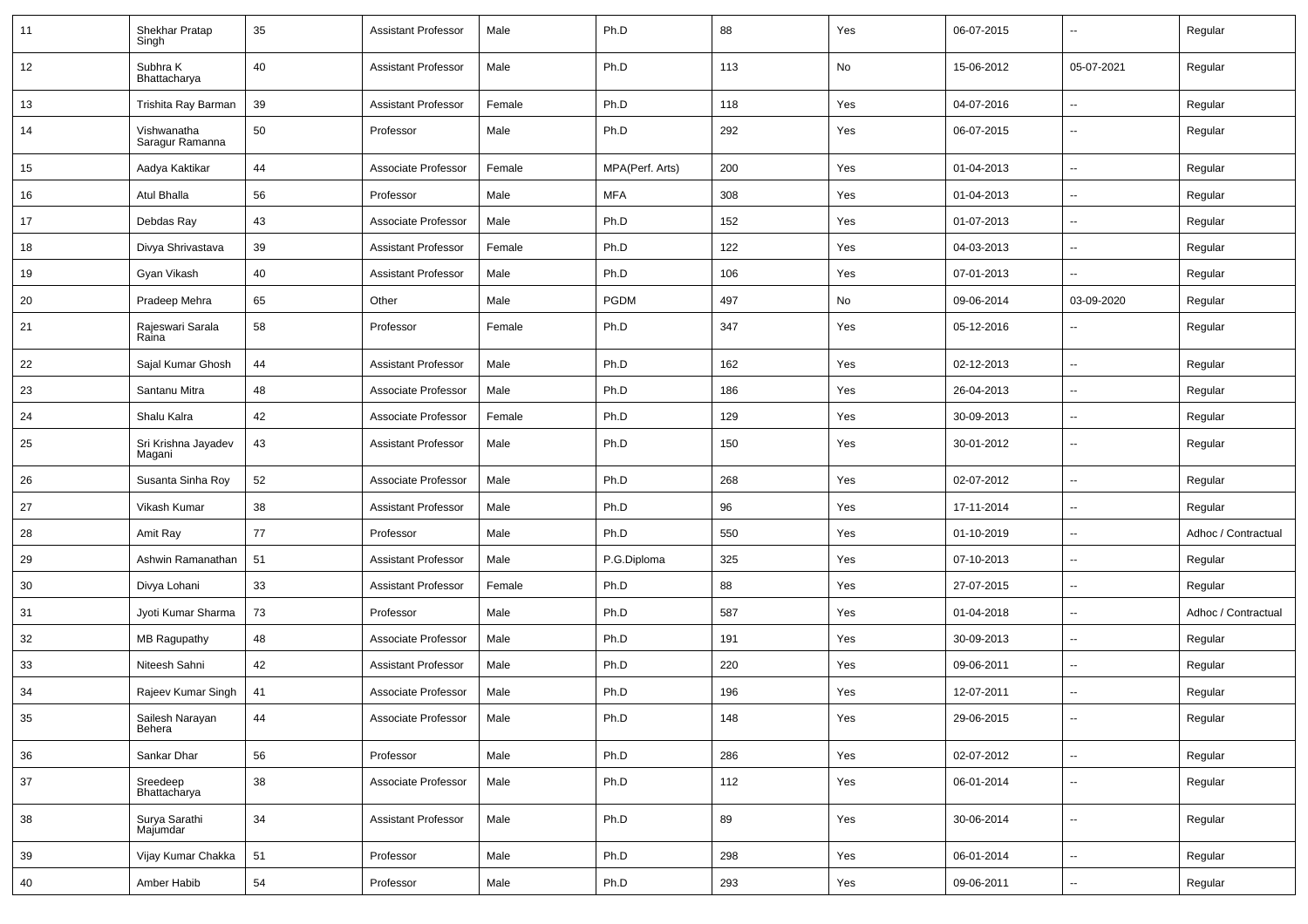| 41 | <b>Bimlesh Lochab</b>    | 45 | Professor                  | Female | Ph.D | 190 | Yes | 14-05-2012 | $\overline{\phantom{a}}$ | Regular             |
|----|--------------------------|----|----------------------------|--------|------|-----|-----|------------|--------------------------|---------------------|
| 42 | Dinkar Prasad            | 61 | Professor                  | Male   | Ph.D | 436 | Yes | 29-07-2013 | Ξ.                       | Regular             |
| 43 | Gopal Das Singhal        | 44 | <b>Assistant Professor</b> | Male   | Ph.D | 164 | Yes | 16-05-2012 | --                       | Regular             |
| 44 | Jaideep Ghosh            | 57 | Professor                  | Male   | Ph.D | 286 | Yes | 12-01-2015 | $\overline{\phantom{a}}$ | Regular             |
| 45 | Madan Gopal              | 74 | Other                      | Male   | Ph.D | 624 | Yes | 01-05-2017 | $\overline{\phantom{a}}$ | Adhoc / Contractual |
| 46 | Neha Gupta               | 38 | <b>Assistant Professor</b> | Female | Ph.D | 126 | Yes | 01-06-2012 | $\overline{\phantom{a}}$ | Regular             |
| 47 | Priya Johari             | 41 | Associate Professor        | Female | Ph.D | 174 | Yes | 28-05-2012 | Щ,                       | Regular             |
| 48 | Rohini Garg              | 38 | Associate Professor        | Female | Ph.D | 135 | Yes | 05-08-2016 | Щ,                       | Regular             |
| 49 | Sanjeev Agrawal          | 61 | Professor                  | Male   | Ph.D | 412 | Yes | 22-07-2011 | $\overline{\phantom{a}}$ | Regular             |
| 50 | Seema Sehrawat           | 49 | Associate Professor        | Female | Ph.D | 206 | Yes | 24-09-2012 | $\overline{\phantom{a}}$ | Regular             |
| 51 | Sonal Singhal            | 39 | Associate Professor        | Female | Ph.D | 130 | Yes | 16-05-2012 | $\overline{\phantom{a}}$ | Regular             |
| 52 | Sumedha Moharana         | 36 | <b>Assistant Professor</b> | Female | Ph.D | 99  | Yes | 19-08-2013 | Щ,                       | Regular             |
| 53 | Vaibhav Shrivastava      | 42 | <b>Assistant Professor</b> | Male   | Ph.D | 208 | Yes | 06-08-2020 | Ξ.                       | Regular             |
| 54 | Aloke Kanjilal           | 47 | Professor                  | Male   | Ph.D | 226 | Yes | 07-01-2013 | Щ,                       | Regular             |
| 55 | Ashish Gupta             | 40 | <b>Assistant Professor</b> | Male   | Ph.D | 139 | Yes | 01-07-2013 | $\overline{\phantom{a}}$ | Regular             |
| 56 | Bijan Kumar Bagchi       | 70 | Professor                  | Male   | Ph.D | 552 | No  | 01-01-2019 | 31-12-2020               | Adhoc / Contractual |
| 57 | Dhiraj Kumar Garg        | 39 | <b>Assistant Professor</b> | Male   | Ph.D | 142 | Yes | 05-01-2015 | $\overline{\phantom{a}}$ | Regular             |
| 58 | Jagabandhu Dixit         | 43 | <b>Assistant Professor</b> | Male   | Ph.D | 108 | Yes | 26-11-2012 | $\overline{\phantom{a}}$ | Regular             |
| 59 | Lal Mohan Saha           | 78 | Professor                  | Male   | Ph.D | 589 | Yes | 09-06-2017 | Ξ.                       | Adhoc / Contractual |
| 60 | Naveen G Babu            | 40 | Associate Professor        | Male   | Ph.D | 204 | Yes | 28-12-2015 | $\overline{\phantom{a}}$ | Regular             |
| 61 | Parthapratim Munshi      | 46 | Professor                  | Male   | Ph.D | 190 | Yes | 01-08-2013 | $\overline{\phantom{a}}$ | Regular             |
| 62 | Prem Chand Jain          | 75 | Professor                  | Male   | Ph.D | 550 | Yes | 01-01-2019 | $\overline{\phantom{a}}$ | Adhoc / Contractual |
| 63 | Richa Priyadarshini      | 41 | Associate Professor        | Female | Ph.D | 166 | Yes | 21-01-2013 | Ξ.                       | Regular             |
| 64 | Satyanarayana<br>Reddy   | 48 | Associate Professor        | Male   | Ph.D | 253 | Yes | 13-07-2012 | $\overline{\phantom{a}}$ | Regular             |
| 65 | Sneh Lata                | 39 | <b>Assistant Professor</b> | Female | Ph.D | 130 | Yes | 09-06-2011 | Щ,                       | Regular             |
| 66 | Sudeepto<br>Bhattacharya | 58 | Associate Professor        | Male   | Ph.D | 269 | Yes | 15-06-2012 | $\overline{\phantom{a}}$ | Regular             |
| 67 | V M Rajesh               | 40 | <b>Assistant Professor</b> | Male   | Ph.D | 118 | Yes | 28-07-2014 | Щ,                       | Regular             |
| 68 | Amit Bakshi              | 40 | <b>Assistant Professor</b> | Male   | Ph.D | 104 | Yes | 06-01-2014 | Щ,                       | Regular             |
| 69 | Ashutosh Singh           | 41 | Associate Professor        | Male   | Ph.D | 208 | Yes | 16-01-2012 | Щ,                       | Regular             |
| 70 | Charu Sharma             | 38 | <b>Assistant Professor</b> | Female | M.S  | 184 | Yes | 09-06-2011 | Щ,                       | Regular             |
| 71 | Jaya Menon               | 59 | Professor                  | Female | Ph.D | 348 | Yes | 16-09-2013 | Щ,                       | Regular             |
| 72 | Madhur Deo<br>Upadhyay   | 42 | Associate Professor        | Male   | Ph.D | 128 | Yes | 12-08-2013 | $\overline{\phantom{a}}$ | Regular             |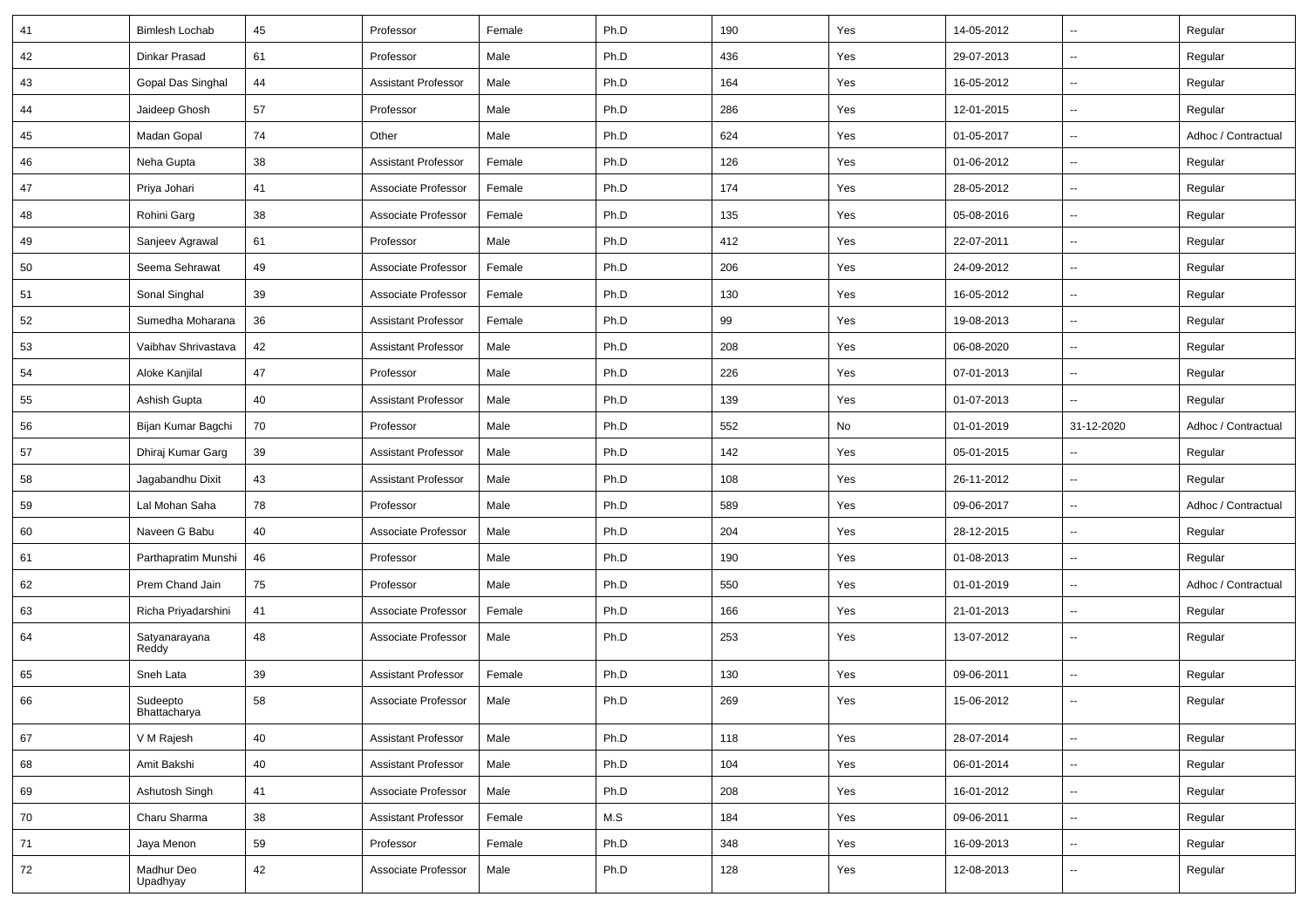| 73  | <b>Nishant Mishra</b>                 | 40 | Associate Professor                                 | Male   | Ph.D    | 177 | Yes | 01-02-2012 | $\overline{\phantom{a}}$ | Regular             |
|-----|---------------------------------------|----|-----------------------------------------------------|--------|---------|-----|-----|------------|--------------------------|---------------------|
| 74  | Pooja Malik                           | 34 | <b>Assistant Professor</b>                          | Female | M.Tech  | 124 | Yes | 01-11-2020 | ⊷.                       | Regular             |
| 75  | Priyanka Grover                       | 35 | <b>Assistant Professor</b>                          | Female | Ph.D    | 79  | Yes | 28-04-2015 | $-$                      | Regular             |
| 76  | Rupamanjari Ghosh                     | 63 | Dean / Principal /<br>Director / Vice<br>Chancellor | Female | Ph.D    | 464 | Yes | 03-07-2012 | --                       | Regular             |
| 77  | Sanjeev Yadav                         | 42 | Associate Professor                                 | Male   | Ph.D    | 105 | Yes | 12-08-2013 | $\overline{\phantom{a}}$ | Regular             |
| 78  | Shahid Jamal                          | 65 | Professor                                           | Male   | M. Phil | 230 | No  | 01-10-2012 | 13-04-2021               | Regular             |
| 79  | Soumya Pati                           | 45 | <b>Assistant Professor</b>                          | Female | Ph.D    | 212 | Yes | 09-03-2015 |                          | Regular             |
| 80  | Valadi<br>Krishnamoorthy<br>Jayaraman | 72 | Professor                                           | Male   | Ph.D    | 564 | Yes | 01-06-2021 | -−                       | Adhoc / Contractual |
| 81  | Ajit Kumar                            | 39 | <b>Assistant Professor</b>                          | Male   | Ph.D    | 125 | Yes | 09-06-2011 | --                       | Regular             |
| 82  | <b>Arvind Shatdal</b>                 | 46 | Associate Professor                                 | Male   | Ph.D    | 123 | Yes | 26-08-2013 | $\overline{\phantom{a}}$ | Regular             |
| 83  | Bhaskar Kaviraj                       | 43 | <b>Assistant Professor</b>                          | Male   | Ph.D    | 158 | Yes | 02-12-2013 | $\overline{\phantom{a}}$ | Regular             |
| 84  | Devika Bordia                         | 44 | <b>Assistant Professor</b>                          | Female | Ph.D    | 160 | Yes | 05-12-2016 | ⊷.                       | Regular             |
| 85  | Gautama Polanki                       | 46 | Associate Professor                                 | Male   | Ph.D    | 100 | Yes | 07-07-2014 | $\overline{\phantom{a}}$ | Regular             |
| 86  | Harpreet Singh<br>Grewal              | 39 | Associate Professor                                 | Male   | Ph.D    | 160 | Yes | 27-07-2015 | $\overline{\phantom{a}}$ | Regular             |
| 87  | Naga Suresh<br>Veerapu                | 45 | Associate Professor                                 | Male   | Ph.D    | 195 | Yes | 05-08-2013 | $\overline{\phantom{a}}$ | Regular             |
| 88  | Partha Sarathi Roy                    | 40 | Associate Professor                                 | Male   | Ph.D    | 110 | Yes | 16-09-2013 | -−                       | Regular             |
| 89  | Samit Bhattacharyya                   | 46 | Associate Professor                                 | Male   | Ph.D    | 172 | Yes | 06-07-2015 | --                       | Regular             |
| 90  | Sathi Rajesh Reddy                    | 35 | <b>Assistant Professor</b>                          | Male   | Ph.D    | 69  | Yes | 17-07-2017 |                          | Regular             |
| 91  | Shubhro Sen                           | 63 | Dean / Principal /<br>Director / Vice<br>Chancellor | Male   | Ph.D    | 375 | No  | 10-08-2015 | 31-08-2020               | Regular             |
| 92  | Suchismita Tarafdar                   | 44 | Associate Professor                                 | Female | Ph.D    | 159 | Yes | 06-08-2012 | $\overline{a}$           | Regular             |
| 93  | Ajay Dandekar                         | 58 | Professor                                           | Male   | Ph.D    | 300 | Yes | 18-11-2013 | $\overline{\phantom{a}}$ | Regular             |
| 94  | Anindita<br>Chakrabarty               | 48 | Associate Professor                                 | Female | Ph.D    | 208 | Yes | 07-07-2014 | $\overline{\phantom{a}}$ | Regular             |
| 95  | Atul Vir Singh                        | 41 | Associate Professor                                 | Male   | Ph.D    | 126 | Yes | 21-05-2012 | --                       | Regular             |
| 96  | Ganeshthangaraj<br>Ponniah            | 36 | <b>Assistant Professor</b>                          | Male   | Ph.D    | 106 | Yes | 27-01-2014 | $\overline{\phantom{a}}$ | Regular             |
| 97  | Harender                              | 43 | Associate Professor                                 | Male   | Ph.D    | 177 | Yes | 22-07-2013 | ш.                       | Regular             |
| 98  | Kaushik Chaudhuri                     | 48 | Associate Professor                                 | Male   | Ph.D    | 164 | Yes | 24-03-2014 | $\overline{\phantom{a}}$ | Regular             |
| 99  | N Sukumar                             | 64 | Professor                                           | Male   | Ph.D    | 402 | Yes | 02-01-2012 | -−                       | Regular             |
| 100 | Paromita Goswami                      | 49 | Professor                                           | Female | Ph.D    | 285 | Yes | 25-11-2013 | Ξ.                       | Regular             |
| 101 | Prakash Kumar                         | 38 | Associate Professor                                 | Male   | Ph.D    | 90  | Yes | 12-05-2014 | $\sim$                   | Regular             |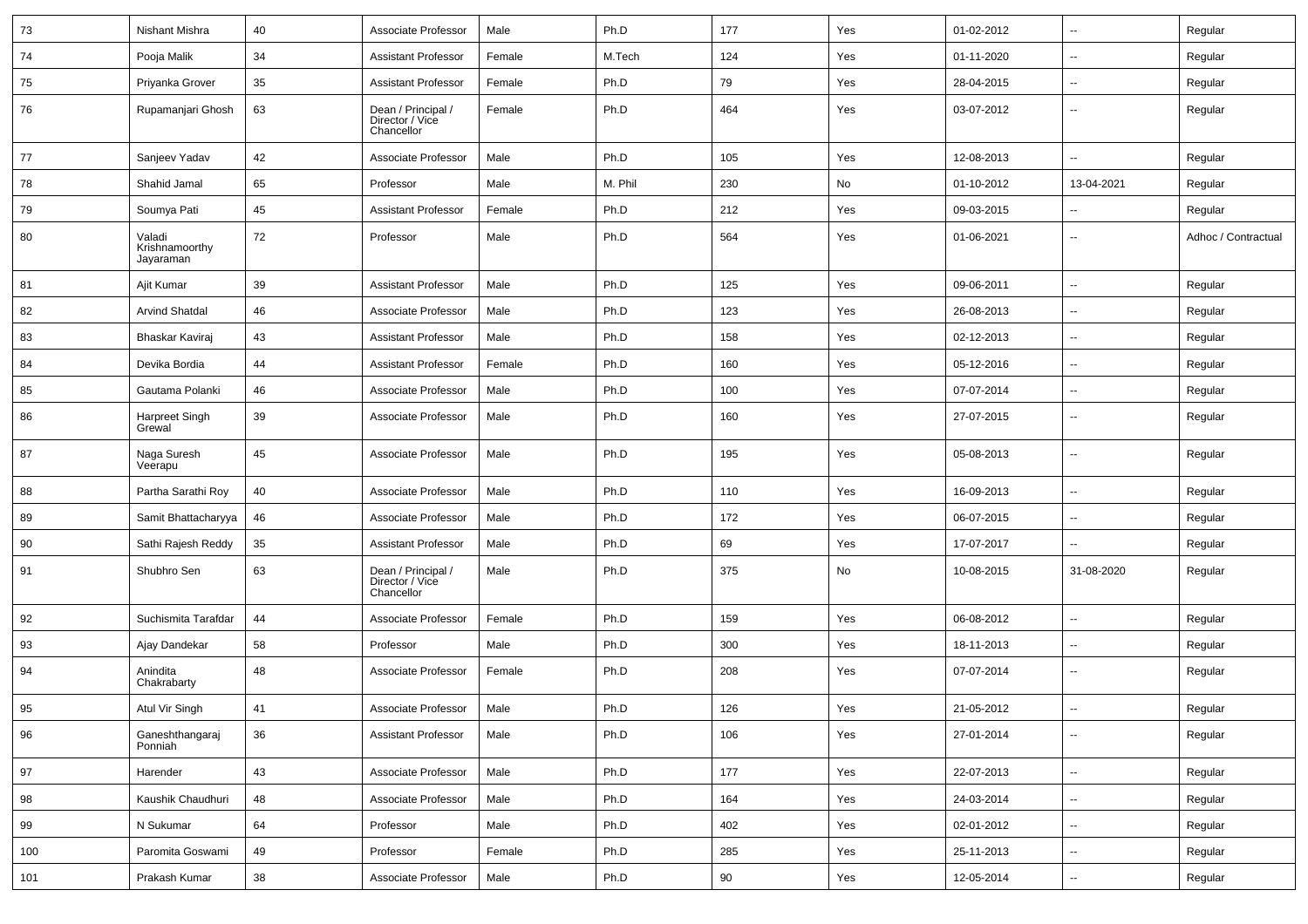| 102 | Samarendra Pratap<br>Singh  | 47 | Associate Professor        | Male   | Ph.D                  | 196 | Yes | 04-08-2011 | --                       | Regular             |
|-----|-----------------------------|----|----------------------------|--------|-----------------------|-----|-----|------------|--------------------------|---------------------|
| 103 | Santosh Kumar               | 40 | Associate Professor        | Male   | Ph.D                  | 233 | Yes | 01-07-2013 | $\overline{\phantom{a}}$ | Regular             |
| 104 | Shampa<br>Bhattacharjee     | 37 | <b>Assistant Professor</b> | Female | Ph.D                  | 88  | Yes | 20-07-2015 | $\overline{\phantom{a}}$ | Regular             |
| 105 | Subhabrata Sen              | 48 | Professor                  | Male   | Ph.D                  | 232 | Yes | 01-07-2019 | $\overline{\phantom{a}}$ | Regular             |
| 106 | Vikram Kapur                | 53 | Professor                  | Male   | Ph.D                  | 286 | Yes | 06-05-2013 | $\overline{\phantom{a}}$ | Regular             |
| 107 | Tulika Chandra              | 54 | Professor                  | Female | Ph.D                  | 292 | Yes | 12-07-2011 | --                       | Regular             |
| 108 | Ashokankur Datta            | 39 | Associate Professor        | Male   | Ph.D                  | 120 | Yes | 05-11-2012 | $\overline{\phantom{a}}$ | Regular             |
| 109 | Basab Bijayi Dhar           | 45 | Associate Professor        | Male   | Ph.D                  | 184 | Yes | 06-07-2015 | Ξ.                       | Regular             |
| 110 | Dolly Sharma                | 41 | Associate Professor        | Female | Ph.D                  | 130 | Yes | 06-07-2015 | $\overline{\phantom{a}}$ | Regular             |
| 111 | Jai Prakash Gupta           | 76 | Other                      | Male   | Ph.D                  | 611 | Yes | 12-12-2016 | $\overline{\phantom{a}}$ | Adhoc / Contractual |
| 112 | Kaveri Gill                 | 48 | Associate Professor        | Female | Ph.D                  | 223 | Yes | 02-01-2017 | Ξ.                       | Regular             |
| 113 | Meera Visvanathan           | 37 | <b>Assistant Professor</b> | Female | Ph.D                  | 84  | Yes | 03-11-2014 | --                       | Regular             |
| 114 | Mihir Shah                  | 64 | Professor                  | Male   | Ph.D                  | 435 | Yes | 01-08-2019 | $\overline{\phantom{a}}$ | Adhoc / Contractual |
| 115 | P S Vijayshankar            | 61 | Other                      | Male   | M.A                   | 407 | Yes | 02-09-2019 | Ξ.                       | Visiting            |
| 116 | Pradip Kumar                | 37 | <b>Assistant Professor</b> | Male   | Ph.D                  | 93  | Yes | 10-02-2014 | $\overline{\phantom{a}}$ | Regular             |
| 117 | Ramesh Gupta                | 46 | Associate Professor        | Male   | Ph.D                  | 136 | Yes | 15-07-2013 | $\overline{\phantom{a}}$ | Regular             |
| 118 | Sharmila Samant             | 54 | Associate Professor        | Female | <b>BFA</b>            | 367 | Yes | 08-04-2013 | $\overline{\phantom{a}}$ | Regular             |
| 119 | Shrimoy Roy<br>Chaudhury    | 48 | <b>Assistant Professor</b> | Male   | Ph.D                  | 178 | Yes | 03-10-2017 | $\overline{\phantom{a}}$ | Regular             |
| 120 | Simanti<br>Bandyopadhyay    | 52 | Professor                  | Female | Ph.D                  | 209 | Yes | 01-04-2015 | $\overline{\phantom{a}}$ | Regular             |
| 121 | Subhashim<br>Goswami        | 40 | <b>Assistant Professor</b> | Male   | Ph.D                  | 145 | Yes | 14-07-2014 | $\overline{\phantom{a}}$ | Regular             |
| 122 | Subhra Sen Gupta            | 45 | <b>Assistant Professor</b> | Male   | Ph.D                  | 196 | Yes | 15-12-2014 | $\overline{\phantom{a}}$ | Regular             |
| 123 | Sudeshna Guha               | 58 | Professor                  | Female | Ph.D                  | 340 | Yes | 04-01-2016 | $\overline{\phantom{a}}$ | Regular             |
| 124 | Sumantra Sengupta           | 63 | Professor                  | Male   | <b>MFA(Fine Arts)</b> | 460 | Yes | 01-08-2012 | Ξ.                       | Regular             |
| 125 | Syed Mohammed<br>Kamil      | 47 | <b>Assistant Professor</b> | Male   | Ph.D                  | 135 | Yes | 01-06-2012 | $\overline{\phantom{a}}$ | Regular             |
| 126 | Urmila Shripad<br>Bhirdikar | 56 | Associate Professor        | Female | Ph.D                  | 324 | Yes | 18-07-2016 | $\overline{\phantom{a}}$ | Regular             |
| 127 | Vasudha Thozhur             | 64 | Professor                  | Female | <b>MFA</b>            | 283 | Yes | 08-04-2013 | $\overline{\phantom{a}}$ | Regular             |
| 128 | Vijay Kumar                 | 70 | Professor                  | Male   | Ph.D                  | 529 | Yes | 01-03-2019 | Щ,                       | Adhoc / Contractual |
| 129 | Aakash Kishore<br>Sinha     | 42 | <b>Assistant Professor</b> | Male   | M.S                   | 232 | Yes | 24-07-2017 | Щ,                       | Regular             |
| 130 | Atul Mishra                 | 38 | Associate Professor        | Male   | Ph.D                  | 135 | Yes | 03-07-2017 | Щ,                       | Regular             |
| 131 | Sonia Khetarpaul            | 42 | <b>Assistant Professor</b> | Female | Ph.D                  | 112 | Yes | 17-07-2017 | ۰.                       | Regular             |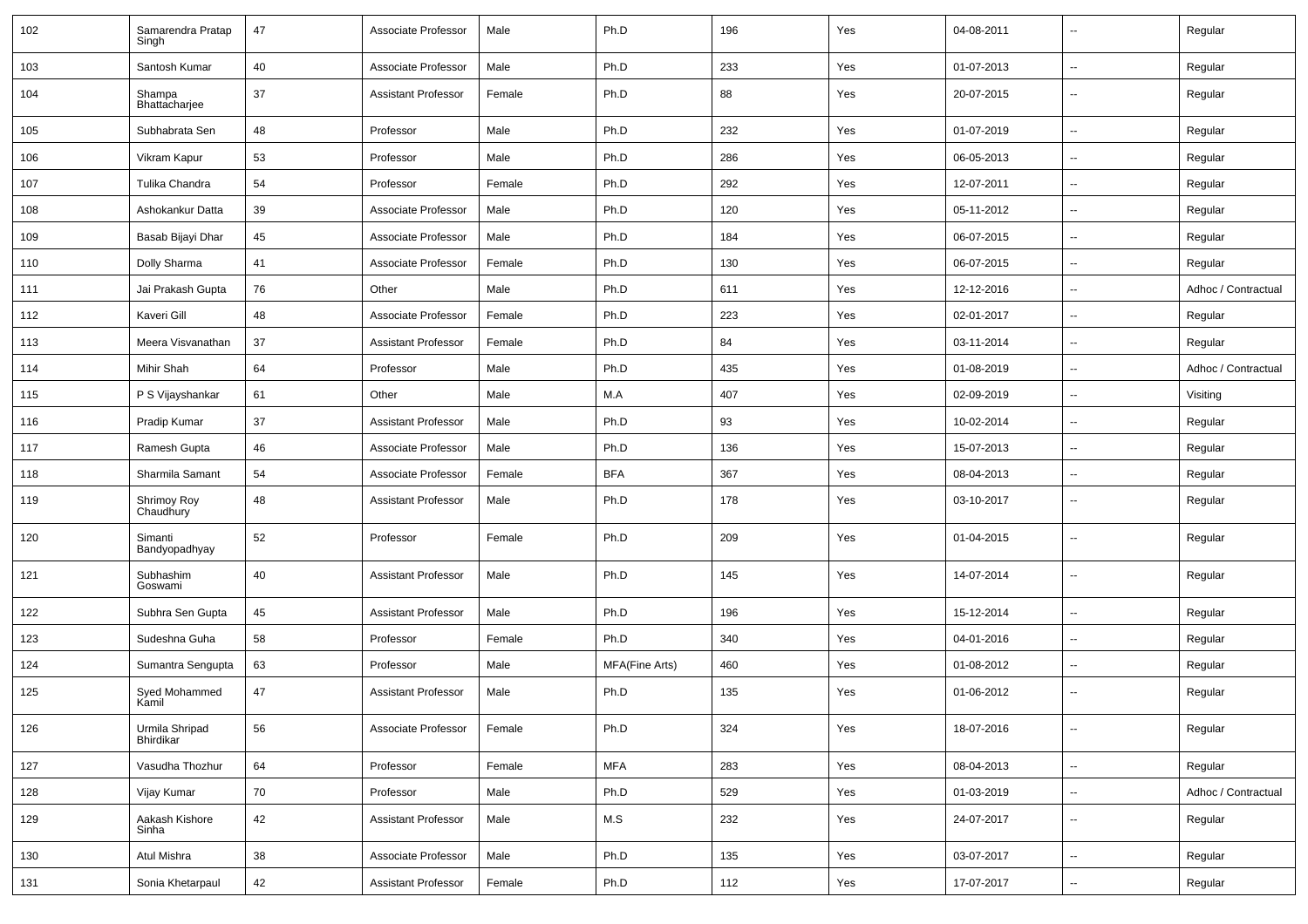| 132 | J Venkatramani                       | 31     | <b>Assistant Professor</b> | Male   | Ph.D    | 66  | Yes | 24-07-2017 | $\overline{\phantom{a}}$ | Regular             |
|-----|--------------------------------------|--------|----------------------------|--------|---------|-----|-----|------------|--------------------------|---------------------|
| 133 | <b>TEJA VARMA</b><br><b>PUSAPATI</b> | 36     | <b>Assistant Professor</b> | Female | Ph.D    | 71  | Yes | 01-12-2017 | --                       | Regular             |
| 134 | Vinayak Das Gupta                    | 36     | <b>Assistant Professor</b> | Male   | Ph.D    | 72  | Yes | 21-08-2017 | н.                       | Regular             |
| 135 | Shalini Rankavat                     | 42     | <b>Assistant Professor</b> | Female | Ph.D    | 95  | Yes | 01-01-2019 | -−                       | Regular             |
| 136 | <b>Tuhina Ganguly</b>                | 35     | <b>Assistant Professor</b> | Female | Ph.D    | 50  | Yes | 18-09-2017 | $\overline{\phantom{a}}$ | Regular             |
| 137 | Abhimanyu Khan                       | 37     | Associate Professor        | Male   | Ph.D    | 84  | Yes | 01-11-2017 | -−                       | Regular             |
| 138 | Jyoti Singh Kirar                    | 31     | <b>Assistant Professor</b> | Female | Ph.D    | 47  | Yes | 02-12-2019 | Ξ.                       | Regular             |
| 139 | Siddharth<br>Mallavarapu             | 48     | Professor                  | Male   | Ph.D    | 210 | Yes | 02-05-2018 | $\overline{\phantom{a}}$ | Regular             |
| 140 | Ghanshyam Pal                        | 43     | Associate Professor        | Male   | Ph.D    | 142 | Yes | 11-06-2018 | Ξ.                       | Regular             |
| 141 | Vinita Krishna                       | 57     | <b>Assistant Professor</b> | Female | Ph.D    | 299 | Yes | 02-09-2019 | -−                       | Regular             |
| 142 | Yamini Sudha Sistla                  | 41     | <b>Assistant Professor</b> | Female | Ph.D    | 129 | Yes | 16-07-2018 | $\sim$                   | Regular             |
| 143 | Anirban Ghosh                        | 37     | <b>Assistant Professor</b> | Male   | Ph.D    | 52  | Yes | 01-07-2019 | $\overline{\phantom{a}}$ | Regular             |
| 144 | Aishna Sharma                        | 34     | <b>Assistant Professor</b> | Female | Ph.D    | 64  | Yes | 02-09-2019 | -−                       | Regular             |
| 145 | Aakriti Mandhwani                    | 34     | <b>Assistant Professor</b> | Female | Ph.D    | 64  | Yes | 30-07-2018 | Ξ.                       | Regular             |
| 146 | Parvesh Aghi                         | 59     | Professor                  | Male   | CA      | 300 | No  | 04-01-2020 | 25-05-2020               | Visiting            |
| 147 | Gitanjali Sen                        | 48     | Associate Professor        | Female | Ph.D    | 184 | Yes | 01-07-2019 | н.                       | Regular             |
| 148 | Madhukar Dave                        | 82     | Professor                  | Male   | Ph.D    | 628 | Yes | 01-06-2021 | $\overline{a}$           | Adhoc / Contractual |
| 149 | Snigdha Biswas                       | 77     | Professor                  | Female | M.S     | 500 | No  | 14-10-2020 | 21-12-2020               | Adhoc / Contractual |
| 150 | Ankur Mehra                          | 35     | <b>Assistant Professor</b> | Male   | Ph.D    | 70  | Yes | 02-07-2018 |                          | Regular             |
| 151 | Subhajit Chandra                     | 32     | <b>Assistant Professor</b> | Male   | Ph.D    | 40  | Yes | 23-07-2018 | Ξ.                       | Regular             |
| 152 | Karmeshu                             | 72     | Other                      | Male   | Ph.D    | 591 | Yes | 01-08-2019 | Ξ.                       | Adhoc / Contractual |
| 153 | Premjish                             | 37     | <b>Assistant Professor</b> | Male   | M. Phil | 50  | No  | 01-08-2020 | 31-05-2021               | Visiting            |
| 154 | Hemanth Kadambi                      | 45     | <b>Assistant Professor</b> | Male   | Ph.D    | 106 | Yes | 01-02-2019 | Щ,                       | Regular             |
| 155 | Manasi Mishra                        | 37     | Other                      | Female | Ph.D    | 89  | Yes | 27-06-2021 | $\overline{\phantom{a}}$ | Visiting            |
| 156 | Karan Gupta                          | 35     | <b>Assistant Professor</b> | Male   | Ph.D    | 39  | Yes | 06-08-2018 | -−                       | Regular             |
| 157 | Diviani Chaudhuri                    | 33     | <b>Assistant Professor</b> | Female | Ph.D    | 50  | Yes | 03-09-2018 |                          | Regular             |
| 158 | Susant Kumar Padhi                   | 35     | <b>Assistant Professor</b> | Male   | D.Sc    | 63  | Yes | 17-12-2018 | $\sim$                   | Regular             |
| 159 | Sruthi<br>Muraleedharan              | 38     | <b>Assistant Professor</b> | Female | Ph.D    | 107 | Yes | 17-12-2018 | ₩,                       | Regular             |
| 160 | Anita Sharma                         | 45     | <b>Assistant Professor</b> | Female | Ph.D    | 131 | Yes | 17-12-2018 | $\overline{\phantom{a}}$ | Regular             |
| 161 | Divya Kannan                         | 34     | <b>Assistant Professor</b> | Female | Ph.D    | 45  | Yes | 17-12-2018 | $\overline{\phantom{a}}$ | Regular             |
| 162 | Vasundhara<br>Bhojvaid               | 35     | <b>Assistant Professor</b> | Female | Ph.D    | 71  | Yes | 17-12-2018 | н.                       | Regular             |
| 163 | Iman Kumar Mitra                     | $37\,$ | <b>Assistant Professor</b> | Male   | Ph.D    | 65  | Yes | 17-12-2018 | $\overline{\phantom{a}}$ | Regular             |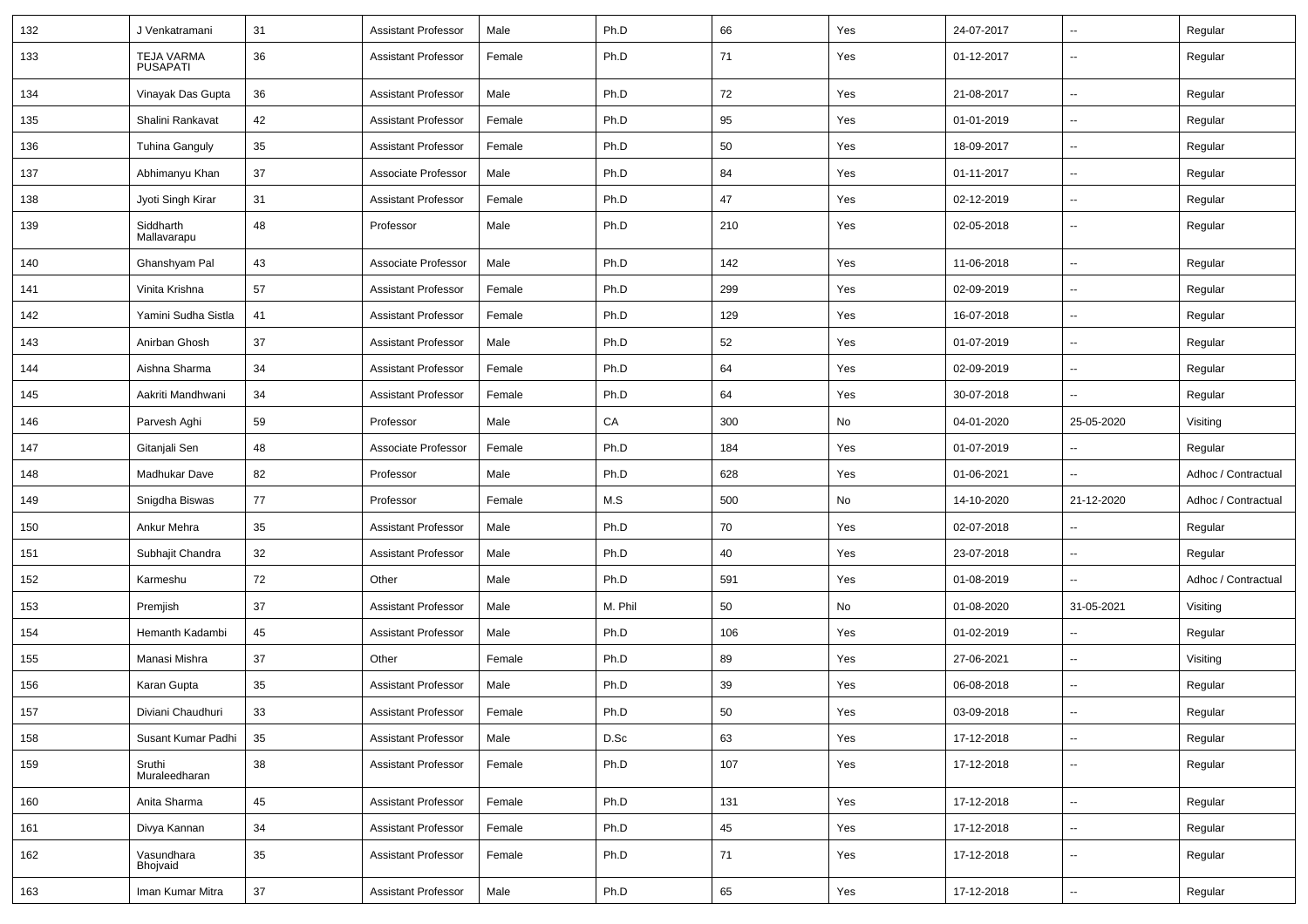| 164 | <b>Ankit Gupta</b>       | 36 | <b>Assistant Professor</b>                          | Male   | Ph.D | 136 | Yes                          | 03-01-2019 | $\overline{\phantom{a}}$ | Regular             |
|-----|--------------------------|----|-----------------------------------------------------|--------|------|-----|------------------------------|------------|--------------------------|---------------------|
| 165 | Jabin Thomas Jacob       | 41 | Associate Professor                                 | Male   | Ph.D | 154 | Yes                          | 03-01-2019 | ⊷.                       | Regular             |
| 166 | Jitendra Prajapati       | 32 | <b>Assistant Professor</b>                          | Male   | Ph.D | 39  | Yes                          | 03-01-2019 | $\overline{\phantom{a}}$ | Regular             |
| 167 | Anup Pramanik            | 37 | <b>Assistant Professor</b>                          | Male   | Ph.D | 82  | Yes                          | 01-04-2019 | $\overline{\phantom{a}}$ | Regular             |
| 168 | Upendra Kumar<br>Pandey  | 39 | <b>Assistant Professor</b>                          | Male   | Ph.D | 154 | Yes                          | 22-04-2019 | --                       | Regular             |
| 169 | Rohit Singh              | 30 | <b>Assistant Professor</b>                          | Male   | Ph.D | 31  | Yes                          | 24-04-2019 | Ξ.                       | Regular             |
| 170 | Sandeep Sen              | 59 | Dean / Principal /<br>Director / Vice<br>Chancellor | Male   | Ph.D | 382 | Yes                          | 16-05-2019 | $\overline{\phantom{a}}$ | Regular             |
| 171 | Animesh Samanta          | 38 | <b>Assistant Professor</b>                          | Male   | Ph.D | 118 | Yes                          | 17-05-2019 | $\overline{a}$           | Regular             |
| 172 | Sumit Tiwari             | 36 | <b>Assistant Professor</b>                          | Male   | Ph.D | 109 | Yes                          | 01-07-2019 | $\overline{\phantom{a}}$ | Regular             |
| 173 | Anubhuti Maurya          | 43 | <b>Assistant Professor</b>                          | Female | Ph.D | 208 | Yes                          | 01-07-2019 | ⊷.                       | Regular             |
| 174 | Arka Roy Chaudhuri       | 36 | <b>Assistant Professor</b>                          | Male   | Ph.D | 74  | Yes                          | 01-07-2019 | ⊷.                       | Regular             |
| 175 | Ajoy Kapat               | 37 | <b>Assistant Professor</b>                          | Male   | Ph.D | 114 | Yes                          | 01-07-2019 | Ξ.                       | Regular             |
| 176 | Vijayta Fulzele          | 35 | <b>Assistant Professor</b>                          | Female | Ph.D | 52  | Yes                          | 01-07-2019 | $\overline{\phantom{a}}$ | Regular             |
| 177 | <b>Biswajit Guchhait</b> | 38 | <b>Assistant Professor</b>                          | Male   | Ph.D | 100 | Yes                          | 15-07-2019 | -−                       | Regular             |
| 178 | Sweta Mishra             | 37 | <b>Assistant Professor</b>                          | Female | Ph.D | 76  | Yes                          | 15-07-2019 | Ξ.                       | Regular             |
| 179 | Moumita Karmakar         | 41 | <b>Assistant Professor</b>                          | Female | Ph.D | 119 | Yes                          | 01-08-2018 | $\overline{\phantom{a}}$ | Adhoc / Contractual |
| 180 | Himanshu Sekhar<br>Sahu  | 40 | <b>Assistant Professor</b>                          | Male   | Ph.D | 93  | Yes                          | 06-08-2018 | ⊷.                       | Adhoc / Contractual |
| 181 | Priyanka                 | 30 | <b>Assistant Professor</b>                          | Female | Ph.D | 39  | Yes                          | 20-08-2018 | $\sim$                   | Adhoc / Contractual |
| 182 | Sandeep Kumar<br>Gupta   | 40 | <b>Assistant Professor</b>                          | Male   | Ph.D | 87  | Yes                          | 02-09-2019 | $\overline{\phantom{a}}$ | Regular             |
| 183 | Prem Chandra<br>Pandey   | 35 | <b>Assistant Professor</b>                          | Male   | Ph.D | 84  | Yes                          | 01-10-2019 | н.                       | Regular             |
| 184 | Nayan Sharma             | 71 | Other                                               | Male   | Ph.D | 539 | Yes                          | 01-01-2019 | $\overline{\phantom{a}}$ | Visiting            |
| 185 | Aniruddha<br>Chatterjee  | 36 | <b>Assistant Professor</b>                          | Male   | Ph.D | 98  | Yes                          | 07-01-2019 | --                       | Visiting            |
| 186 | Saurav Goel              | 35 | <b>Assistant Professor</b>                          | Male   | Ph.D | 147 | Yes                          | 03-01-2019 |                          | Visiting            |
| 187 | Parul Singh              | 45 | Other                                               | Female | Ph.D | 226 | $\operatorname{\mathsf{No}}$ | 11-01-2021 | 15-07-2021               | Visiting            |
| 188 | Vijay Kumar              | 39 | <b>Assistant Professor</b>                          | Male   | Ph.D | 128 | Yes                          | 01-03-2019 | $\overline{\phantom{a}}$ | Visiting            |
| 189 | Harish Karnick           | 68 | Professor                                           | Male   | Ph.D | 448 | Yes                          | 04-01-2021 | $\sim$                   | Visiting            |
| 190 | Subarno Chattarji        | 56 | Other                                               | Male   | Ph.D | 398 | No                           | 11-01-2021 | 31-05-2021               | Visiting            |
| 191 | Amrita Ghosh<br>Dastidar | 39 | Other                                               | Female | Ph.D | 116 | Yes                          | 04-08-2018 | $\sim$                   | Adhoc / Contractual |
| 192 | Kshatresh Dutta<br>Dubey | 40 | <b>Assistant Professor</b>                          | Male   | Ph.D | 124 | Yes                          | 01-03-2019 | $\overline{\phantom{a}}$ | Adhoc / Contractual |
| 193 | Kurt James Horner        | 44 | <b>Assistant Professor</b>                          | Male   | Ph.D | 149 | Yes                          | 01-07-2019 | $\sim$                   | Adhoc / Contractual |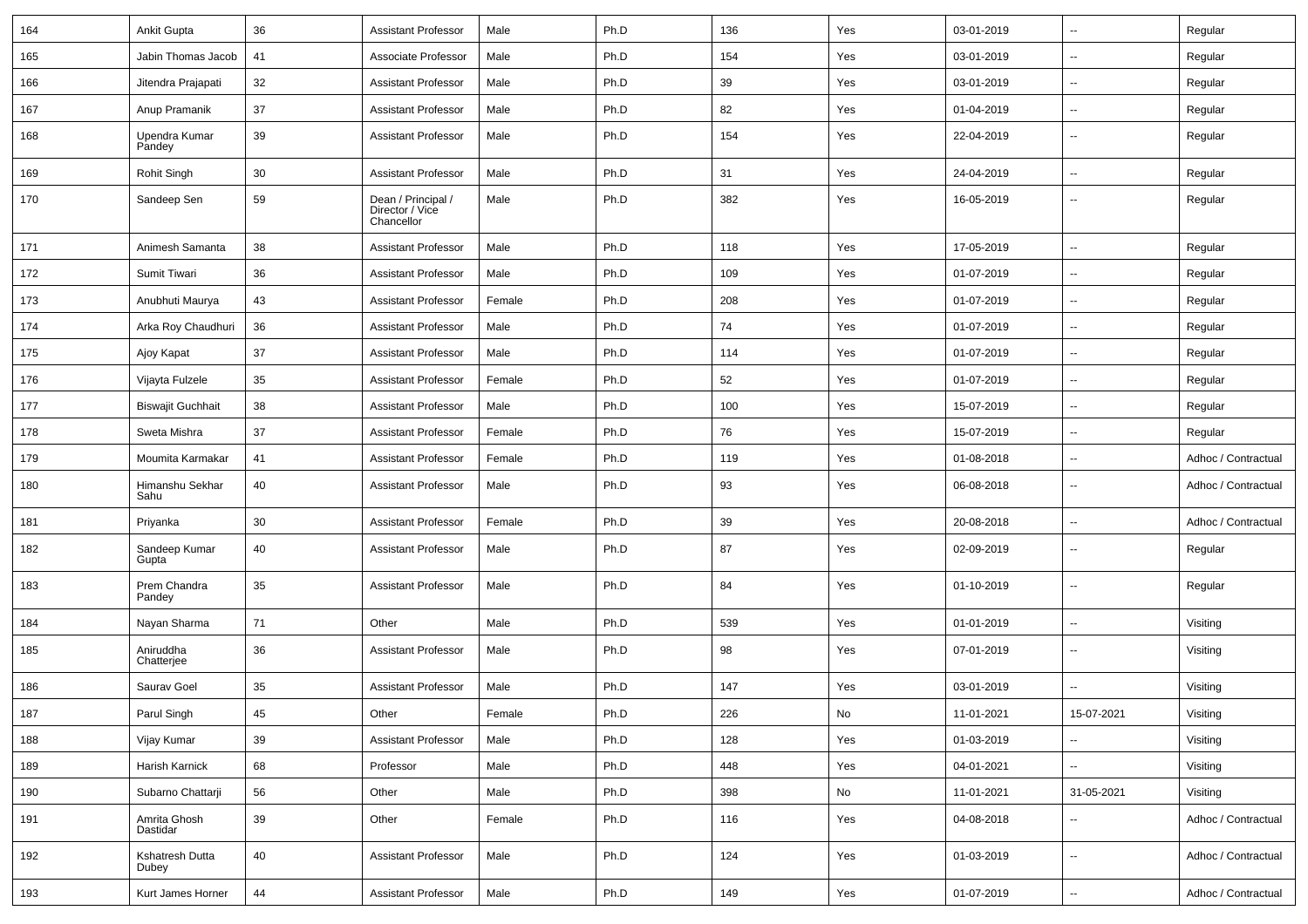| 194 | Deepak Kumar<br>Sinha        | 67 | Professor                                           | Male   | Ph.D             | 544 | Yes | 01-07-2019 |                          | Adhoc / Contractual |
|-----|------------------------------|----|-----------------------------------------------------|--------|------------------|-----|-----|------------|--------------------------|---------------------|
| 195 | Kamal Singh                  | 40 | Assistant Professor                                 | Male   | Ph.D             | 92  | Yes | 25-09-2019 |                          | Adhoc / Contractual |
| 196 | Mingde Xu                    | 45 | Other                                               | Male   | B.A              | 204 | No  | 01-11-2019 | 28-05-2021               | Adhoc / Contractual |
| 197 | Peilin Lee                   | 44 | Other                                               | Female | M.A              | 65  | Yes | 01-11-2019 |                          | Adhoc / Contractual |
| 198 | Snigdha Banerjee             | 37 | <b>Assistant Professor</b>                          | Female | Master of Design | 80  | Yes | 04-11-2019 | $\overline{\phantom{a}}$ | Adhoc / Contractual |
| 199 | Shraman Banerjee             | 37 | Assistant Professor                                 | Male   | Ph.D             | 72  | Yes | 04-11-2019 | $\sim$                   | Regular             |
| 200 | Kenji Nishiwaki              | 39 | <b>Assistant Professor</b>                          | Male   | Ph.D             | 124 | Yes | 04-11-2019 | $\sim$                   | Regular             |
| 201 | Medha                        | 41 | Assistant Professor                                 | Female | M.A              | 114 | Yes | 18-11-2019 | $\overline{\phantom{a}}$ | Regular             |
| 202 | Dipti Dubey                  | 38 | Assistant Professor                                 | Female | Ph.D             | 28  | Yes | 02-12-2019 |                          | Regular             |
| 203 | Vivek Khanna                 | 37 | Associate Professor                                 | Male   | Ph.D             | 58  | Yes | 09-12-2019 | $\sim$                   | Regular             |
| 204 | Ram Ranjan                   | 46 | Associate Professor                                 | Male   | Ph.D             | 231 | Yes | 09-12-2019 | $\overline{\phantom{a}}$ | Regular             |
| 205 | Ashish Kumar<br>Thokchom     | 37 | <b>Assistant Professor</b>                          | Male   | Ph.D             | 60  | Yes | 16-12-2019 | $\overline{\phantom{a}}$ | Regular             |
| 206 | Arindam Chatterjee           | 37 | Assistant Professor                                 | Male   | Ph.D             | 107 | Yes | 16-12-2019 | $\overline{\phantom{a}}$ | Regular             |
| 207 | Amitabh Chatterjee           | 50 | Associate Professor                                 | Male   | Ph.D             | 241 | Yes | 16-12-2019 | $\sim$                   | Regular             |
| 208 | Gigimon Scaria               | 48 | Associate Professor                                 | Male   | <b>MFA</b>       | 262 | Yes | 06-01-2020 | $\sim$                   | Visiting            |
| 209 | Rajan Vyas                   | 42 | <b>Assistant Professor</b>                          | Male   | Ph.D             | 122 | Yes | 20-02-2020 | $\overline{\phantom{a}}$ | Regular             |
| 210 | <b>Bahar Dutt</b>            | 46 | Associate Professor                                 | Female | M.Sc.            | 200 | Yes | 24-02-2020 | $\overline{\phantom{a}}$ | Visiting            |
| 211 | Mayukh Majumder              | 38 | <b>Assistant Professor</b>                          | Male   | Ph.D             | 94  | Yes | 02-03-2020 | $\overline{\phantom{a}}$ | Regular             |
| 212 | Snehasis Mukherjee           | 43 | Assistant Professor                                 | Male   | Ph.D             | 143 | Yes | 11-05-2020 | $\sim$                   | Regular             |
| 213 | <b>Hitesh Upreti</b>         | 30 | <b>Assistant Professor</b>                          | Male   | Ph.D             | 32  | Yes | 06-07-2020 | $\overline{\phantom{a}}$ | Regular             |
| 214 | Meghna Bhardwaj              | 33 | Assistant Professor                                 | Female | Ph.D             | 33  | Yes | 05-08-2019 | $\overline{\phantom{a}}$ | Adhoc / Contractual |
| 215 | Chinmay Sharma               | 30 | Assistant Professor                                 | Male   | Ph.D             | 52  | Yes | 01-07-2019 | $\overline{\phantom{a}}$ | Adhoc / Contractual |
| 216 | Nirvana Mitra                | 30 | <b>Assistant Professor</b>                          | Male   | Ph.D             | 27  | Yes | 20-07-2020 |                          | Regular             |
| 217 | Ajit Saxena                  | 46 | Associate Professor                                 | Male   | <b>MBA</b>       | 299 | No  | 14-01-2021 | 15-07-2021               | Visiting            |
| 218 | Amit Bagga                   | 49 | Associate Professor                                 | Male   | Ph.D             | 298 | No  | 14-01-2021 | 15-07-2021               | Visiting            |
| 219 | Bikramjit Rishi              | 43 | Associate Professor                                 | Male   | D.Sc             | 178 | No  | 18-08-2020 | 15-02-2021               | Visiting            |
| 220 | Prateek Sikka                | 36 | <b>Assistant Professor</b>                          | Male   | M.Tech           | 185 | No  | 15-10-2020 | 31-12-2020               | Visiting            |
| 221 | <b>Bibek Banerjee</b>        | 55 | Dean / Principal /<br>Director / Vice<br>Chancellor | Male   | Ph.D             | 340 | Yes | 01-05-2020 | $\sim$                   | Regular             |
| 222 | Vallurupalli Vamsi           | 32 | <b>Assistant Professor</b>                          | Male   | Ph.D             | 57  | Yes | 12-07-2021 | $\sim$                   | Regular             |
| 223 | Sundaravaradhan<br>Venkatesh | 61 | Professor                                           | Male   | Ph.D             | 336 | Yes | 05-10-2020 | $\overline{\phantom{a}}$ | Visiting            |
| 224 | Bappaditya Gole              | 32 | <b>Assistant Professor</b>                          | Male   | Ph.D             | 19  | Yes | 15-10-2020 | $\overline{\phantom{a}}$ | Regular             |